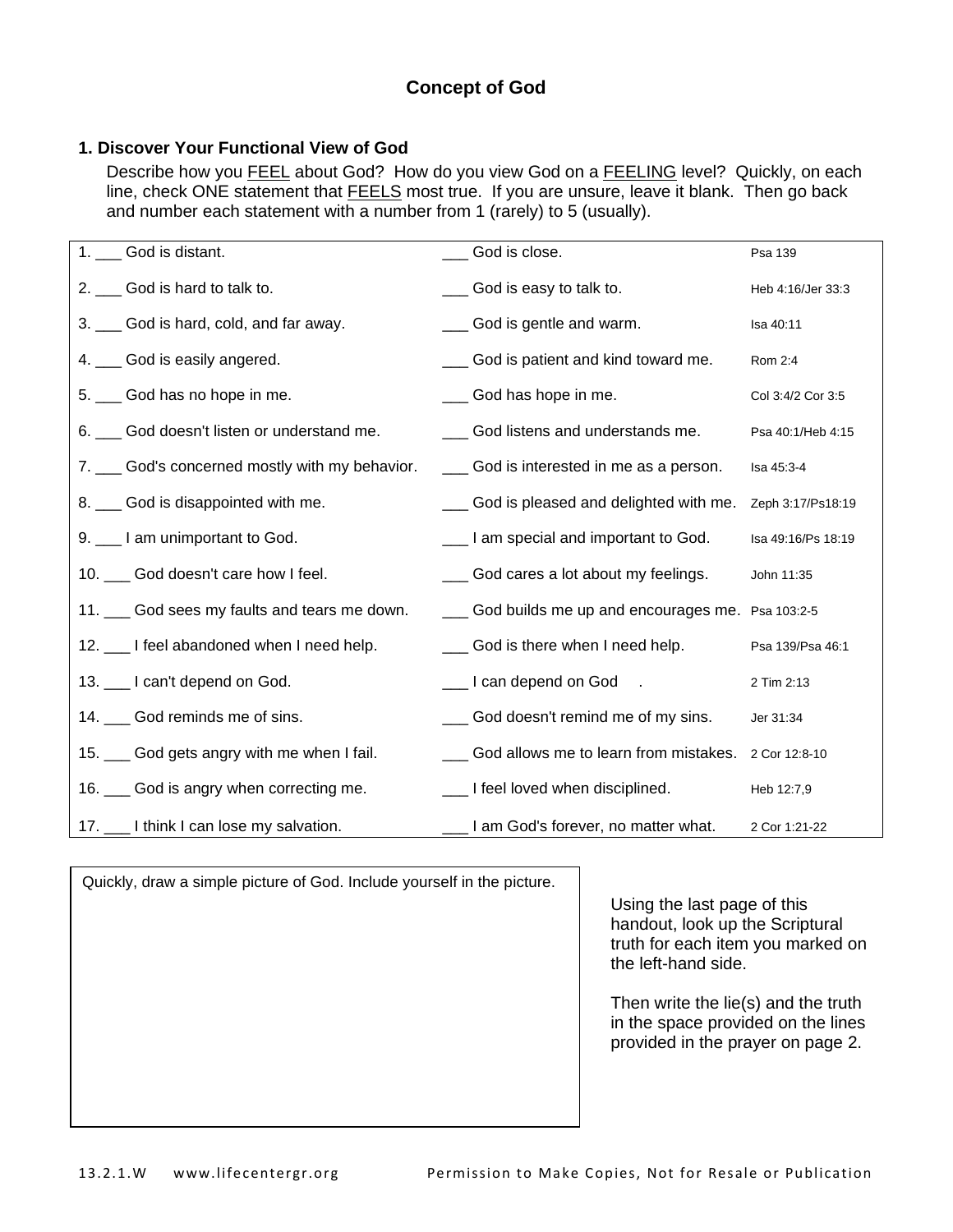#### **2. How we develop distorted views of God:**

- $\triangleright$  You derive your concept of God from your parents, most significantly from your father.
- ➢ You inherit your parent's or grandparent's misconceptions about God.
- ➢ You concluded things about God based on experiences and events you witnessed.
- ➢ You derive your image of God from your self-image.

#### **3. Why is the correct concept of God necessary? (Psalms 13:1-6)**

- ➢ If your concept of God is not a Biblical view of God's character, it is a lie.
- ➢ What you believe about God determines how you interact with God.
- $\triangleright$  So we see that they were not able to enter because of unbelief. (Heb 3:19)
- ➢ Then He touched their eyes, saying, "It shall be done to you according to your faith." (Matt 9:29)

#### **4. Correcting your distorted concept of God**

- $\triangleright$  Call lies what they are—lies!
- $\triangleright$  Write all of the lies that you believe about God in the first set of lines below.
- $\triangleright$  Write the truth about God, as revealed in His Word, on the second set of lines below.
- ➢ Prayer

Father God,

I now understand that I have a distorted view of you and your character. I felt and thought of you as \_\_\_\_\_\_\_\_\_\_\_\_\_\_\_\_\_\_\_\_\_\_\_\_\_\_\_\_\_\_\_\_\_\_\_\_\_\_\_\_\_\_\_\_\_\_\_\_\_\_\_\_\_\_\_\_\_\_\_\_\_\_\_\_\_\_\_\_\_\_\_\_\_\_\_

\_\_\_\_\_\_\_\_\_\_\_\_\_\_\_\_\_\_\_\_\_\_\_\_\_\_\_\_\_\_\_\_\_\_\_\_\_\_\_\_\_\_\_\_\_\_\_\_\_\_\_\_\_\_\_\_\_\_\_\_\_\_\_\_\_\_\_\_\_\_\_\_\_\_\_\_\_ \_\_\_\_\_\_\_\_\_\_\_\_\_\_\_\_\_\_\_\_\_\_\_\_\_\_\_\_\_\_\_\_\_\_\_\_\_\_\_\_\_\_\_\_\_\_\_\_\_\_\_\_\_\_\_\_\_\_\_\_\_\_\_\_\_\_\_\_\_\_\_\_\_\_\_\_\_.

I confess that what I believed about You was not true. I now choose to believe your Word about Yourself, that you are (Scriptural truth about God) \_\_\_\_\_\_\_\_\_\_\_\_\_\_\_\_\_\_\_\_\_\_\_\_\_\_\_\_

\_\_\_\_\_\_\_\_\_\_\_\_\_\_\_\_\_\_\_\_\_\_\_\_\_\_\_\_\_\_\_\_\_\_\_\_\_\_\_\_\_\_\_\_\_\_\_\_\_\_\_\_\_\_\_\_\_\_\_\_\_\_\_\_\_\_\_\_\_\_\_\_\_\_\_\_\_ \_\_\_\_\_\_\_\_\_\_\_\_\_\_\_\_\_\_\_\_\_\_\_\_\_\_\_\_\_\_\_\_\_\_\_\_\_\_\_\_\_\_\_\_\_\_\_\_\_\_\_\_\_\_\_\_\_\_\_\_\_\_\_\_\_\_\_\_\_\_\_\_\_\_\_\_\_ \_\_\_\_\_\_\_\_\_\_\_\_\_\_\_\_\_\_\_\_\_\_\_\_\_\_\_\_\_\_\_\_\_\_\_\_\_\_\_\_\_\_\_\_\_\_\_\_\_\_\_\_\_\_\_\_\_\_\_\_\_\_\_\_\_\_\_\_\_\_\_\_\_\_\_\_\_.

Thank you for showing me that I had a wrong view of You, Father God. Jesus, take all of the pain and confusion from these lies unto Yourself and exchange them for Your peace. Holy Spirit, I invite you to renew my mind through the washing of the Holy Spirit. Thank you that Your abounding grace destroys every lying fortress, every speculation, and every lofty lie that contradicts the true knowledge and character of God.

Amen!